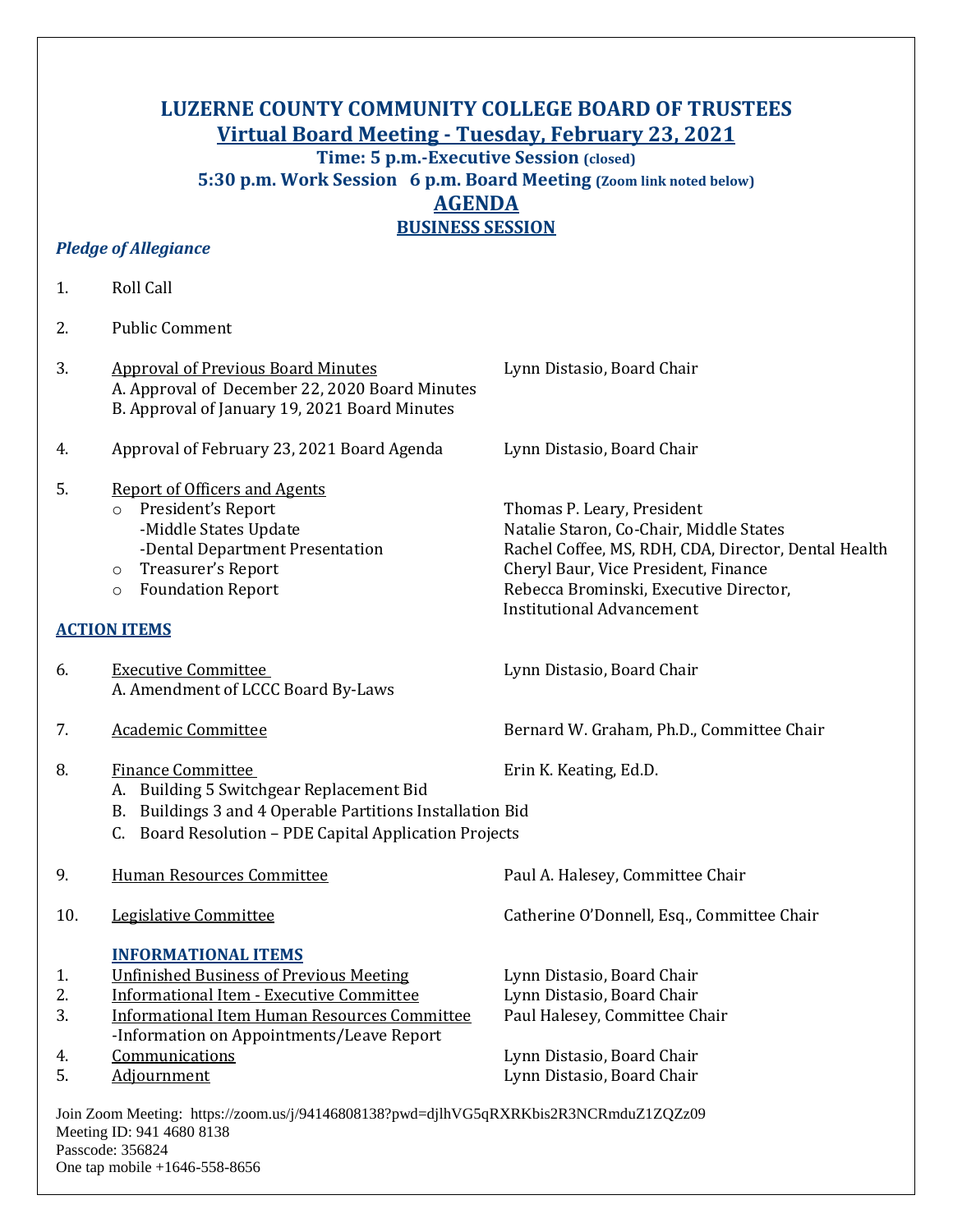# **6. Executive Committee Action Item**

**6A. Recommendation to Approve the Amended LCCC Board of Trustees By-Laws** Recommend the Luzerne County Community College Board of Trustees approve the LCCC Board By-Laws as amended this day, February 23, 2021.

## **8. Finance Committee Action Items**

## **8A Recommendation to approve Building 5 Switchgear Replacement Bid**

Recommend Luzerne County Community College Board of Trustees approve the award of The Building 5 Switchgear Replacement bid to the lowest responsible bidder: Brennan Electric in the amount of %167,685. In addition, a 5% project contingency (\$9,096.07), engineering fees (\$9,000), and hemmler+camayd architects will be compensated in line with our agreement for miscellaneous services in the amount of \$14,236.46 for a total project cost of \$200,017.53.

## **8B. Recommendation to Approve Buildings 3 and 4 Operable Partitions Installation Bid**

Recommend the Luzerne County Community College Board of Trustees approve the award of the Buildings 3 and 4 Operable Partitions Installation bid to the lowest responsible bidder: A. Pickett Construction, Inc. in the amount of \$154,900. In addition, a 5% project contingency (\$8,402.55), engineering fees (\$6,000) and hemmler+camayd architects will be compensated in line with our agreement for miscellaneous services in the amount of \$13,151 for a total project cost of \$182,453.55.

## **8C. Recommendation to Approve Board Resolution – PDE Capital Application Projects**

Recommend the Luzerne County Community College Board of Trustees approve the capital projects to be submitted in March 2021 via the Pennsylvania Department of Education (PDE) capital application process.

Additionally, Luzerne County Community College Board of Trustees approve the authorization of matching funds for any capital project submitted via the Pennsylvania Department of Education capital application process and approved for funding by PDE for Fiscal Year 2021-2022.

The capital projects approve to be submitted to PDE in March 2021 capital application process and the estimated costs are:

- Increase to the Hazleton Center Lease \$92,198.33
- Building 1 Switchgear Replacement \$200,017.33

Final Board of Trustees approval of the project(s) will be submitted with exact funding amounts when approved for funding by PDE. All College policies and procedures will be followed.